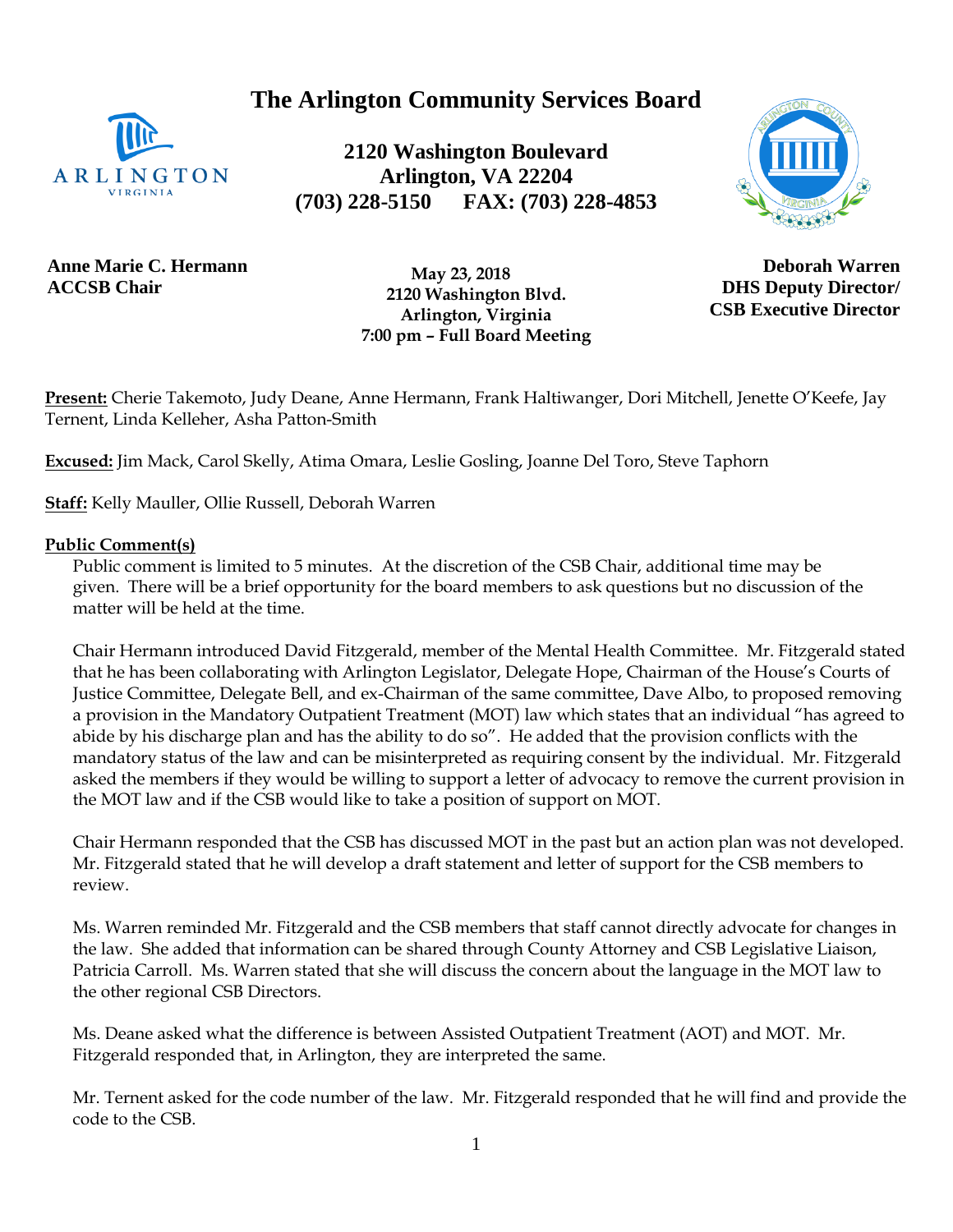### **Introduction: New Child and Family Services Bureau Chief**

Ms. Warren, DHS Deputy Director/CSB Executive Director, introduced Jamii PremDas. Ms. PremDas has accepted the position of Child and Family Services Bureau Chief. Ms. Warren provided an overview of Ms. PremDas's professional experiences.

Ms. PremDas stated that she is excited to join the Child and Family Services Bureau.

### **Approval of the April 18, 2018 ACCSB Meeting Minutes**

Chair Hermann called for a motion to approve the April 18, 2018 ACCSB Full Board meeting minutes. Mr. Haltiwanger motioned to approve the minutes, Ms. O'Keefe seconded the motion, and the minutes were approved as amended.

### **Retreat Debrief and Next Steps**

Chair Hermann opened a discussion about the CSB Annual Retreat held on May 19th at 2120 Washington Boulevard. Bryna Helfer, Assistant County Manager in Communications, presented about public engagement values and strategies.

The members discussed the following during the retreat:

- 1. Strategic planning for the upcoming fiscal year local and State budget
	- Chair Hermann stated that she received a letter from the County Board stating that they are seeking the perspective and input of commissions in the development of Arlington's FY 2019 legislative priorities. She provided an overview of the suggested topics.
		- o Fully fund StepVA
		- o Expanding regional funding for CR2
		- o Funding for competitive integrated employment
		- o Gaps in services for individuals with autism
		- o Challenges with HIPPA when communicating across systems
		- o Expand services for young adults with a focus on transitional youth
		- o Increased services for children
		- o Intervention for First Episode Psychosis
		- o Confronting the opioid crisis
		- o Support for increased utilization of MOT

Comments are due to CSB Liaison and County Attorney, Pat Carroll, by June 22nd.

- Ms. Takemoto presented an additional suggestion for legislative action to categorize individuals, with caregivers over the age of 55, to the Medicaid Priority One List. She stated that changes to the waiver currently state that, if an individual is unable to obtain a waiver by age 27, he or she will not be eligible to receive the waiver until the caregiver becomes incapacitated. She proposed the following amendment to the Priority One criteria.
	- o Add "the individual lives with aging caregivers, aged 55 years or older and will be in need of placement within one year."
	- o Amend the criteria for the individual who is no longer eligible for services under the Individuals with Disabilities Education Act (IDEA) to "an individual is no longer eligible for IDEA services and is ready to transition to independent living with supports."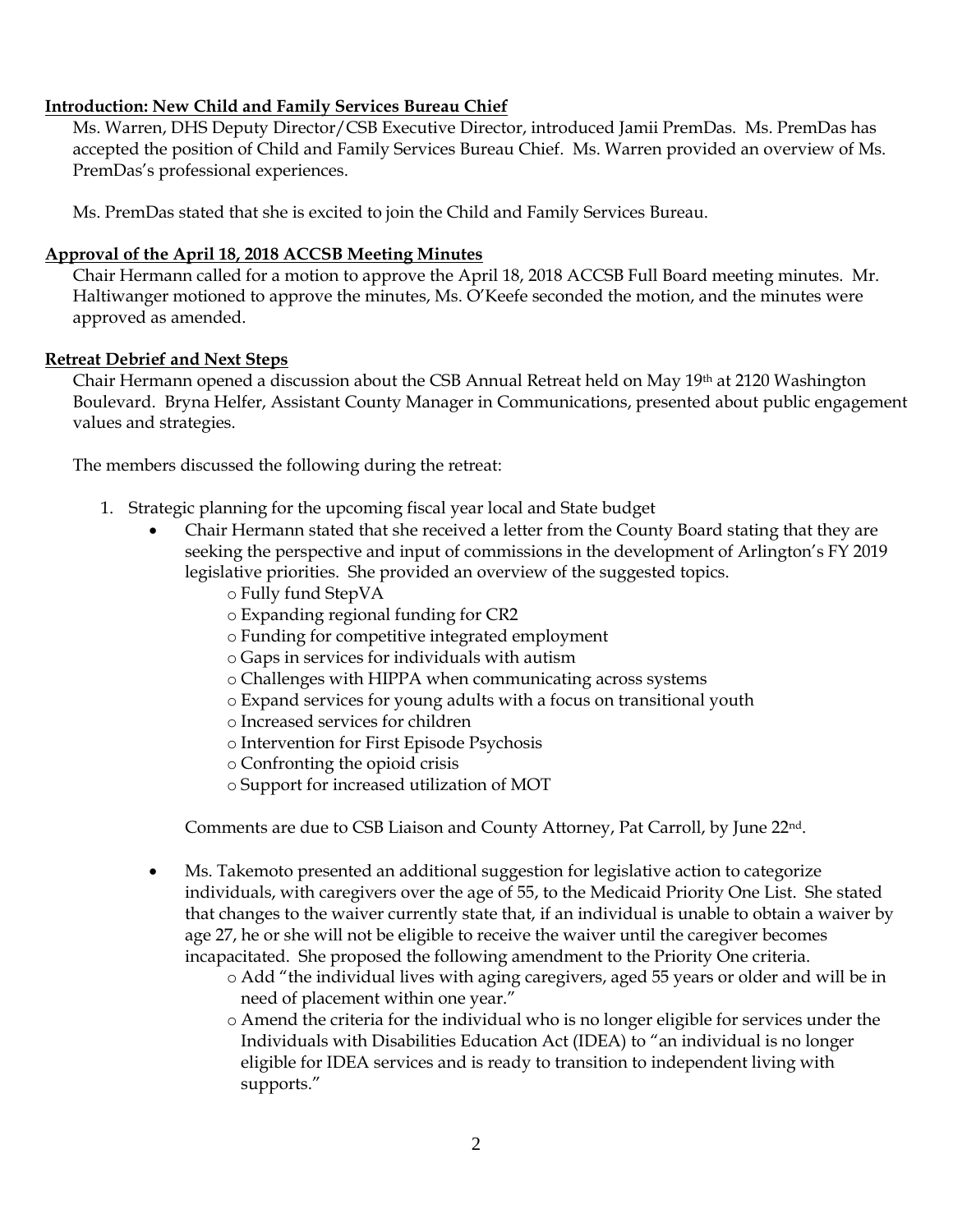- 2. Community engagement, including the CSB 50<sup>th</sup> anniversary celebration scheduled for November 2<sup>nd</sup>
	- Ms. Warren provided an overview of the suggestions for the  $50<sup>th</sup>$  anniversary celebration.

# **Virginia Hospital Center (VHC) - Site Plan Review Committee (SPRC) Meeting:**

Ms. Warren stated that VHC presented multiple draft schematic plans for the expansion. Ms. Deane presented to VHC on behalf of the CSB. Ms. Deane reported about some of the draft site conditions presented at the meeting.

- Prior to submitting the COPN request, VHC shall seek the approval of the County Manager or his designee for the number of beds requested and the allocation of beds between psychiatric beds and substance use beds
- Prior to seeking the approval of the County Manager or his designee, VHC shall confer with County staff and CSB representatives to apply the jointly developed methodology for demonstrating the public need for the increase in the number of beds and the allocation of beds between psychiatric beds and substance use beds
- VHC shall consult with County staff and the CSB representatives in developing the expansion of the psychiatric unit
- VHC shall consult with County staff and the CSB representatives in developing the expansion of the Emergency Department
- VHC shall seek the approval of the County Manager or his designee for the plan to develop the new Behavioral Health Services Center

The members discussed scheduling meetings with the County Board Members to show support of the results in the draft site conditions but to also speak about the lack of services for children. Ms. Patton Smith stated that the Child and Family Committee would be willing to write a letter of advocacy in support of VHC funding for an additional CR2. The members agreed that the Child and Family Committee should continue their advocacy but not through a formal letter.

The members agreed that the CSB will recommend, to the County Board, that Ms. Warren be appointed as the County Manager's designee.

## **Support Objective of a Wellness and Recovery Home in a Residential Community: Draft**

Ms. O'Keefe presented a draft statement in support of the objective of best practice supervising and treating young persons in recovery from mental health issues, including substance use, within a community setting (Refer to Handout). The members discussed the statement and provided feedback.

## **CSB Vacancies**

Chair Hermann announced that there are currently 3 vacancies on the CSB full board. She asked the members to think about diverse individuals that may be interested in joining. All interested individuals must apply for membership via the County public website.

## **CSB Executive Director's Report**

- ✓ Ms. Warren reported that DHS and Arlington Schools are now holding monthly collaboration meetings.
- $\checkmark$  Ms. Warren reported that the DHS Leadership Team, comprised of staff across all CSB programs, is reviewing a service standard of 50% service capture. The data will be reviewed to determine what is working and how the quality of services can be enhanced. She added that the Leadership Team is also reviewing procedures, quality assurance measures. Increased training has also been made available to staff.